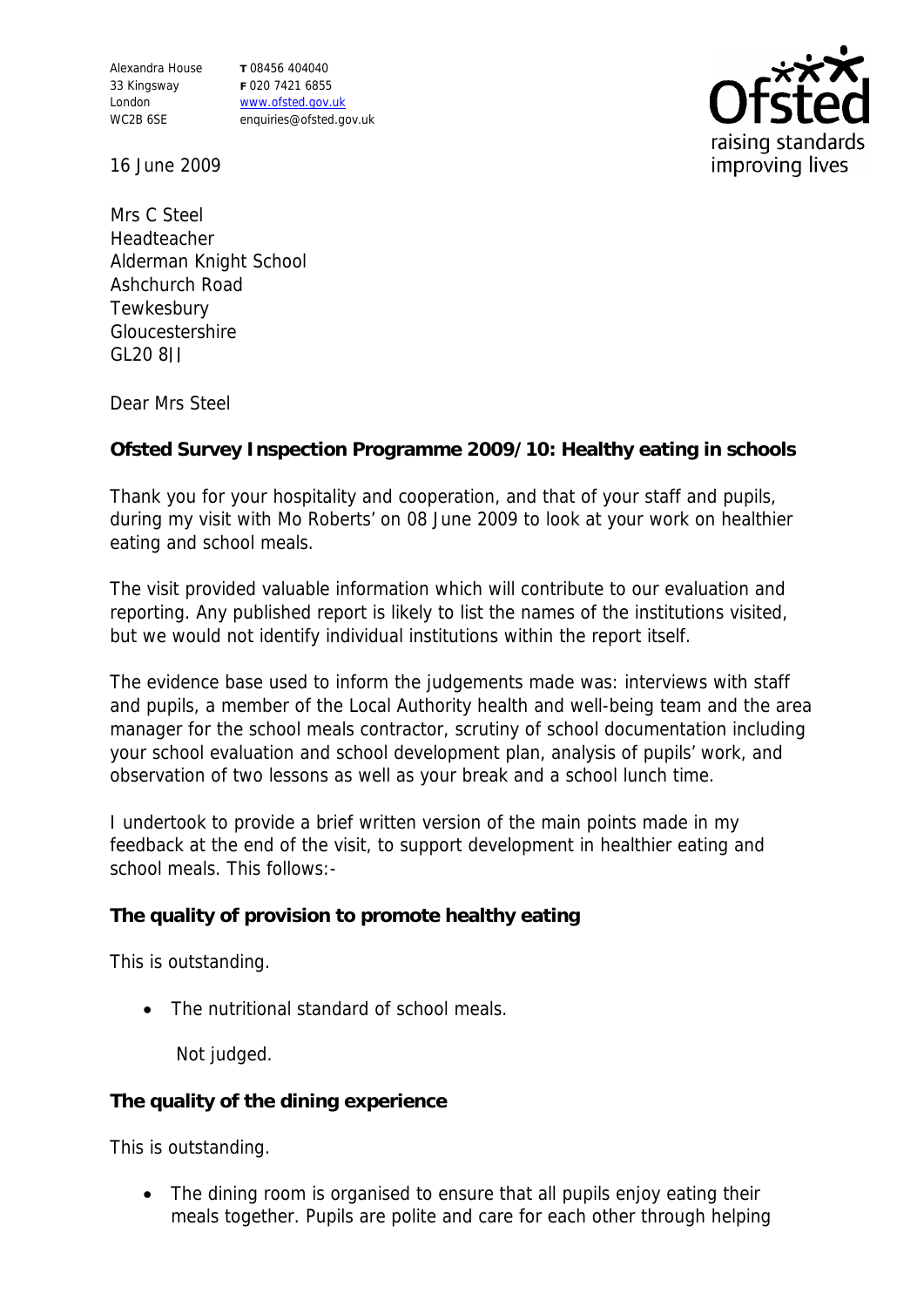serve each other with food. They take responsibility for clearing plates away and taking orders for desserts.

- The atmosphere is warm and friendly with a buzz of conversation. Pupils are helped to try new foods and thus little food is wasted. The school ensures that all pupils enjoy their meals and take turns in serving and clearing away.
- Take up of school meals has risen from 42% to 52% because pupils like the fresh food they are served. All staff ensure that pupils are helped to make healthy choices.

**Helping pupils and parents to make healthier choices** 

This is outstanding.

- The school uses an appropriately wide range of initiatives to effectively engage with parents including the Box Clever campaign, Focus on Food and Family Food Time.
- Because of the emphasis that the school places on the importance of healthy eating parents and pupils know how to choose healthy foods. The school newsletter includes information on healthy packed meals and school lunch menus go home regularly.
- The school works very closely with the local authority and the school meals provider who understands the needs of the pupils well.
- Water is available throughout the day, but sometimes those pupils who are the least independent are not always reminded to drink more water when appropriate.

**Teaching about healthier eating** 

This is outstanding.

- Pupils learn through practical work how to choose food and prepare it from fresh ingredients. Thus they can make a wide range of meals from scratch. These include soups, main meals, sauces and desserts.
- Consistent messages are taught in science and personal and social development and these are explicitly linked to helping pupils choose healthy snacks at breakfast, break times and food for lunch. Numbers taking breakfast at school have risen, because pupils know they need to eat breakfast.
- Pupils are knowledgeable about the importance of a healthy balanced diet. They know which foods they should eat little of and what they can add to their choices to make them healthier.
- The school takes its role of teaching about healthy eating very seriously and reinforces consistent messages all the time.
- Good life skills teaching means pupils understand the importance of hygiene.
- The school has a well established history of consulting with pupils over lunch time provision. It listens to their views and adapts its practices whenever possible.